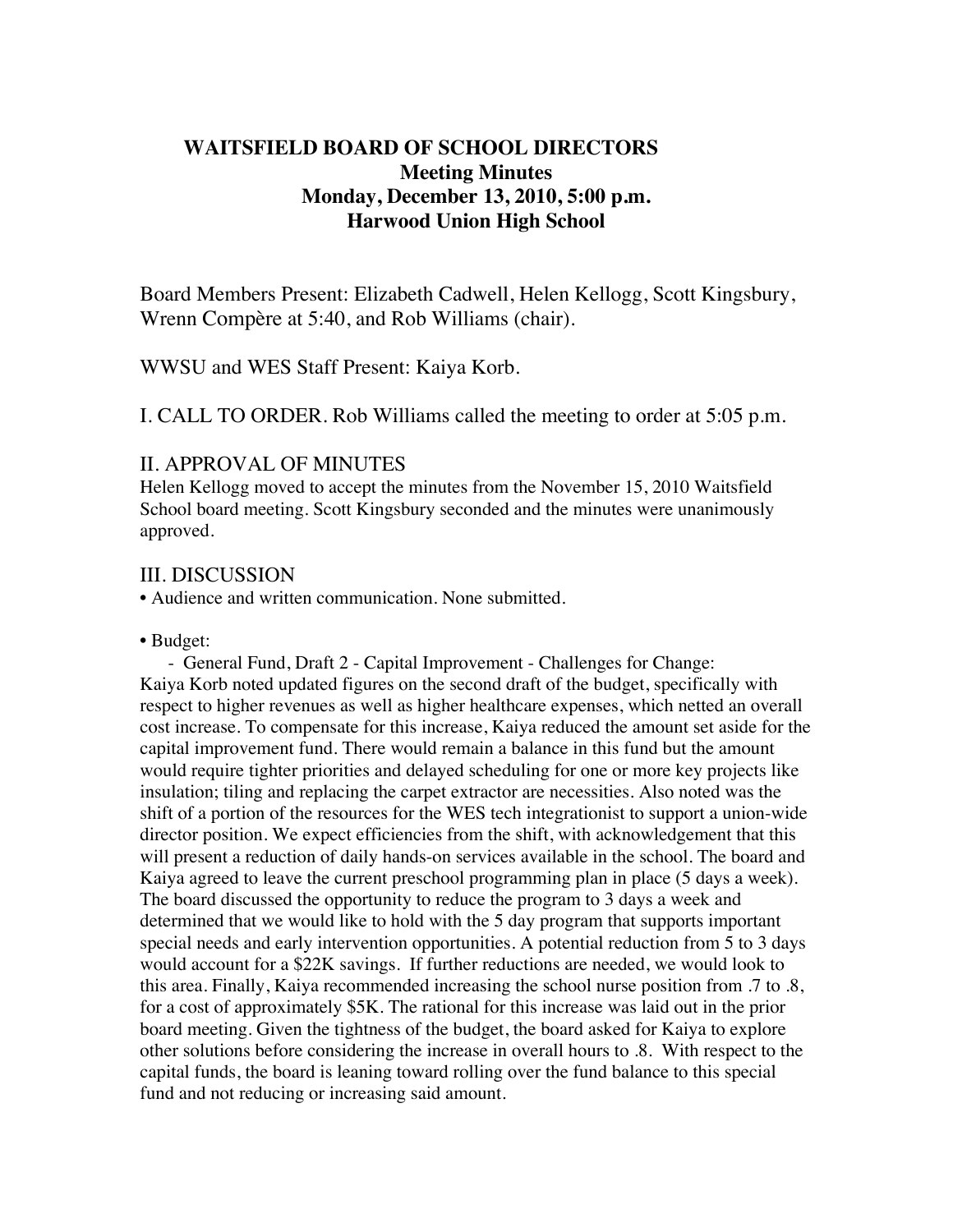• Water System Update: The meeting on December 20th will have a presentation from the Municipal Water Task Force, and we will review the updated quotes for the chlorination and UV options. We currently have a signed contract to pursue the town water project. To withdraw from the contract would require board action. The intent is to have the discussion be videotaped, and Kaiya will plan a Valley Reporter interview after the meeting to ensure that people understand the decisions made.

## ADJOURNMENT

Elizabeth Cadwell made a motion to adjourn the meeting. Wrenn Compère seconded and the motion was unanimously approved. The meeting was adjourned at 6:04 p.m.

Respectfully submitted,

Helen Kellogg Secretary and Clerk